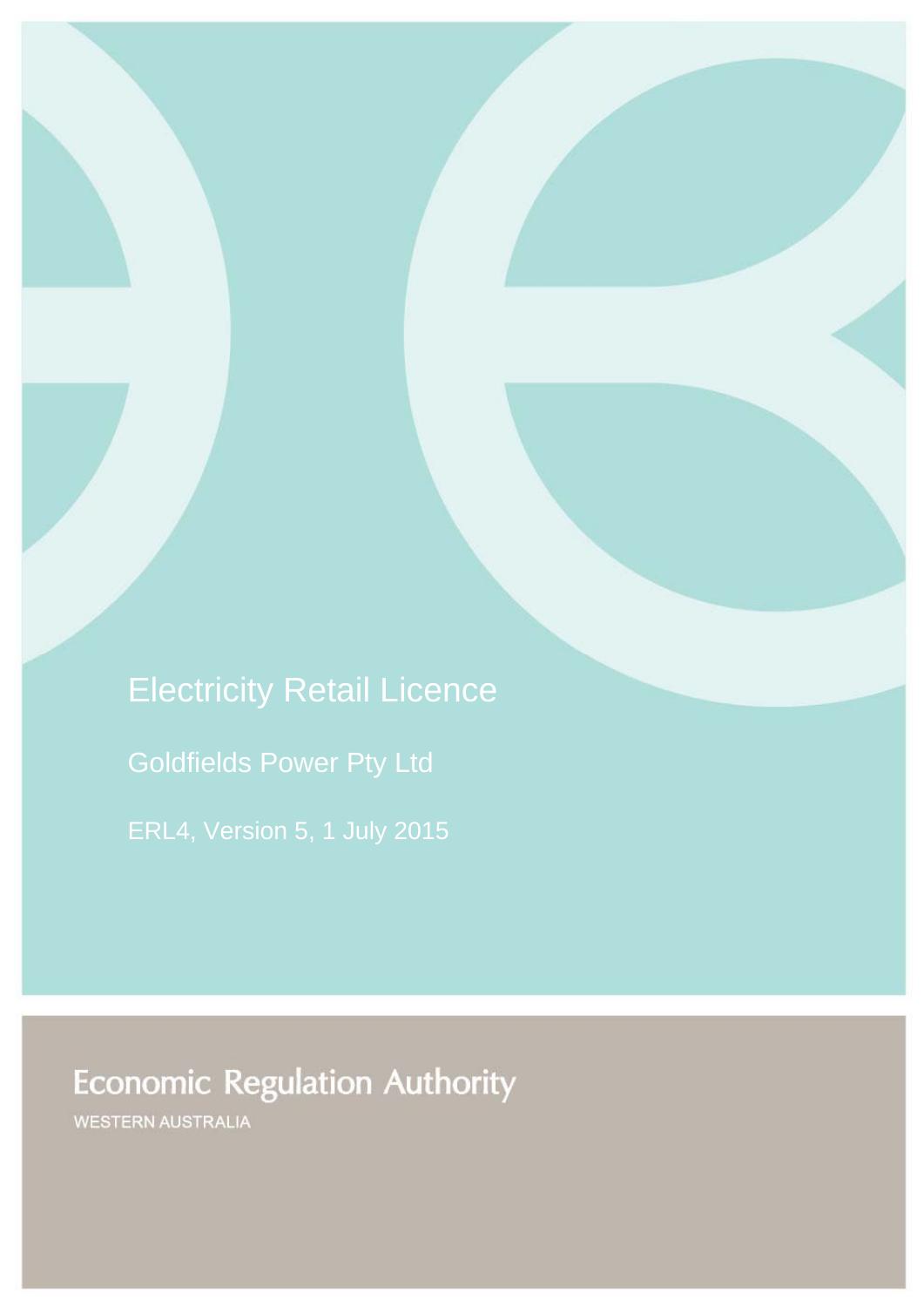### *ELECTRICITY INDUSTRY ACT 2004 (WA)*

#### **Retail Licence**

| Licensee Name:            | <b>Goldfields Power Pty Ltd</b>                          |
|---------------------------|----------------------------------------------------------|
|                           | ABN 81 062 186 243                                       |
| Licence Area:             | The area set out in the map referred to in<br>Schedule 1 |
| Licence Number:           | ERL4                                                     |
| <b>Commencement Date:</b> | 30 May 2006                                              |
| <b>Version Number:</b>    | 5                                                        |
| <b>Version Date:</b>      | 1 July 2015                                              |
| <b>Expiry Date:</b>       | 29 May 2021                                              |

Signed by the Chief Executive Officer of the Economic Regulation Authority

1 July 2015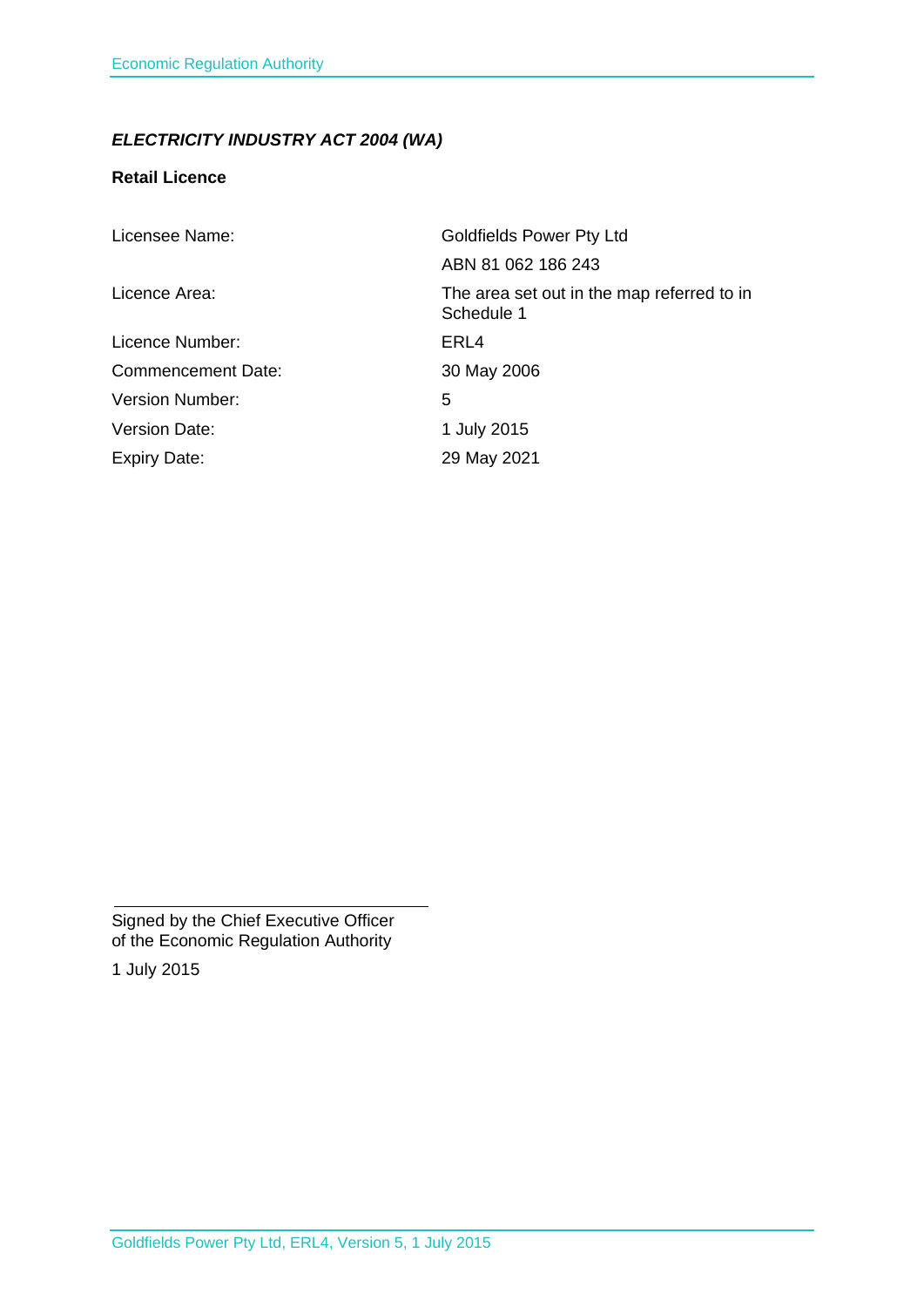#### **ELECTRICITY RETAIL LICENCE**

#### **1 Definitions and Interpretation**

1.1 In this *licence*, the following definitions apply unless the context otherwise requires:

*Act* means the *Electricity Industry Act 2004* (WA).

#### *applicable legislation* means:

- (a) the *Act*; and
- (b) the *Regulations* and the *Codes* that apply to the *licensee*.

*approved scheme* means a scheme approved under section 92 of the *Act*.

*Authority* means the Economic Regulation Authority.

*business day* means a day which is not a Saturday, Sunday or a Public Holiday in Western Australia.

#### *Code* means:

- (a) the *Code of Conduct for the Supply of Electricity to Small Use Customers* or any such replacement Code approved pursuant to section 79 of the *Act*;
- (b) the *Electricity Industry Customer Transfer Code 2004*;
- (c) the *Electricity Industry (Metering) Code 2012*; and
- (d) the *Electricity Industry (Network Quality and Reliability of Supply) Code 2005*.

*commencement date* means the date the *licence* was first granted by the *Authority* being the date specified in Schedule 1.

*connection point* has the meaning given to that term in regulation 35 of the *Electricity Industry (Customer Contracts) Regulations 2005*.

*customer* has the meaning given to that term in section 3 of the *Act*.

*distribution system* has the meaning given to that term in section 3 of the *Act*.

*default supplier* has the meaning given to that term in regulation 35 of the *Electricity Industry (Customer Contracts) Regulations 2005.* 

*electricity* has the meaning given to that term in section 3 of the *Act*.

*electricity marketing agent* has the meaning given to that term in section 78 of the *Act.*

*electronic means* means:

- (a) the internet;
- (b) email, being: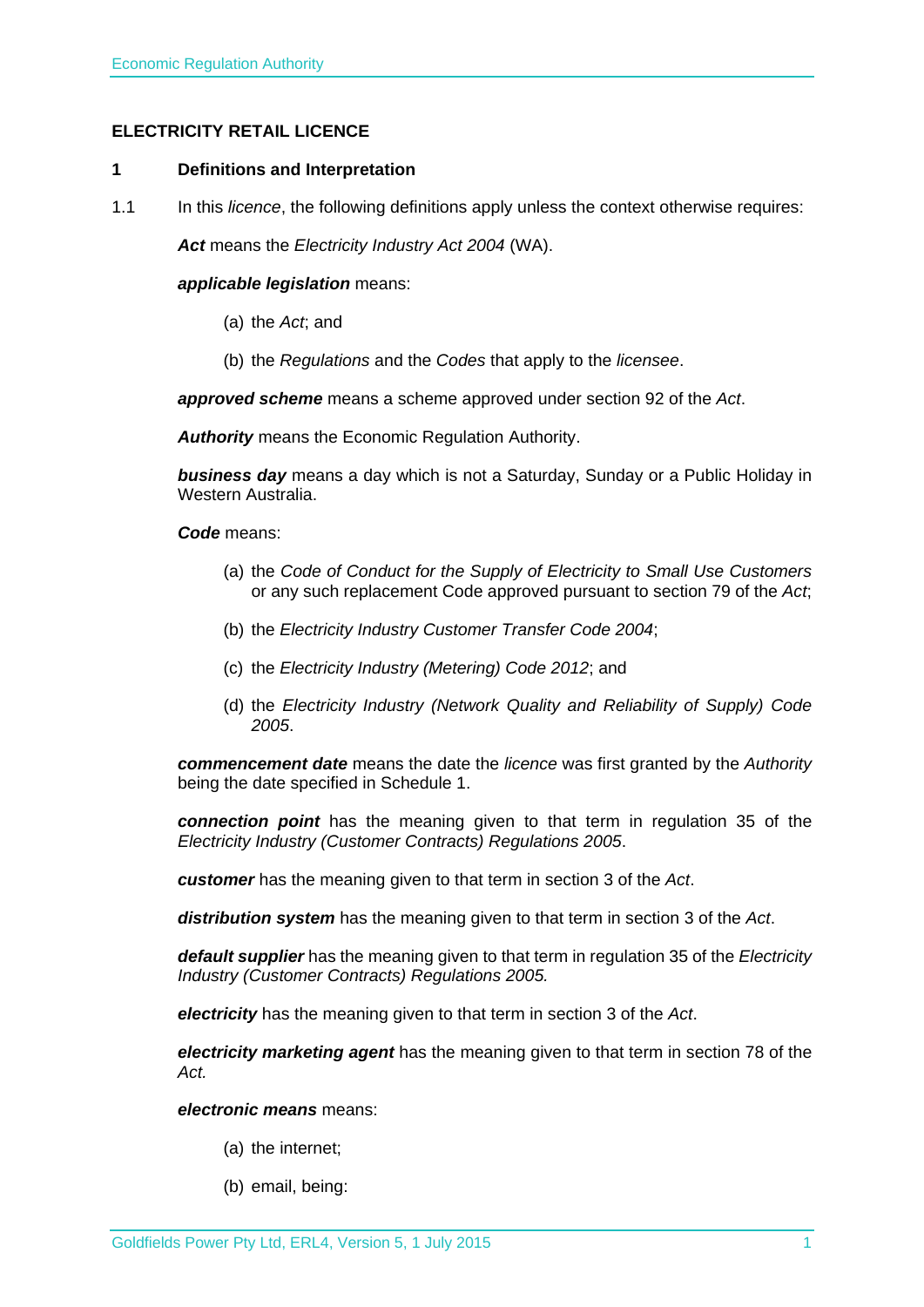- (i) in relation to the *Authority*, the *Authority*'s email address as notified to the *licensee*; and
- (ii) in relation to the *licensee*, the email address specified in the licence application or other such email address as notified in writing to the *Authority*; or
- (c) any other similar means,

but does not include facsimile or telephone.

*expiry date* means the date specified in Schedule 1.

*individual performance standards* mean any standards prescribed by the *Authority* for an individual *licensee* pursuant to clause 13 of the *licence*.

*licence* means:

- (a) this document (excluding the title page and the second page of this document);
- (b) any Schedules to this document; and
- (c) any *individual performance standards* approved by the *Authority* pursuant to clause 13.

*licence area* is the area stated in Schedule 1 of this *licence*.

*licensee* means Goldfields Power Pty Ltd, ABN 81 062 186 243.

*non-standard contract* has the meaning given to that term in section 47 of the *Act*.

*notice* means a written notice, agreement, consent, direction, representation, advice, statement or other communication required or given pursuant to, or in connection with, this *licence*.

*performance audit* means an audit of the effectiveness of measures taken by the *licensee* to meet the *performance criteria* in this *licence*.

#### *performance criteria* means:

- (a) the terms and conditions of the *licence*; and
- (b) any other relevant matter in connection with the *applicable legislation* that the *Authority* determines should form part of the *performance audit*.

*publish* in relation to a report or information means either:

- (a) posting the report or information on the *licensee*'s website; or
- (b) sending the report or information to the *Authority* to be published on the *Authority*'s website.

#### *Regulations* means: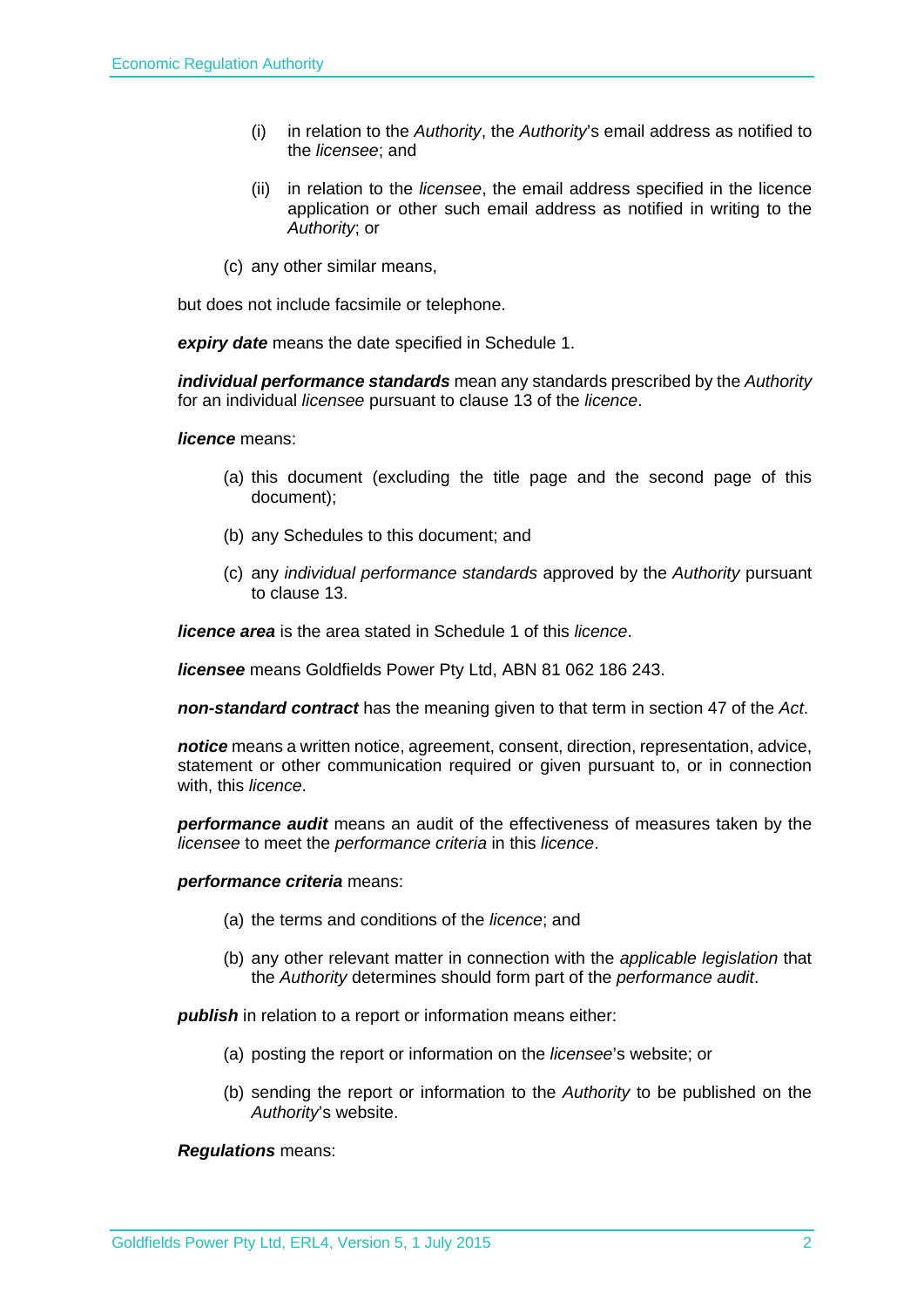- (a) *Economic Regulation Authority (Licensing Funding) Regulations 2014;*
- (b) *Electricity Industry (Code of Conduct) Regulations 2005*;
- (c) *Electricity Industry (Customer Contracts) Regulations 2005*;
- (d) *Electricity Industry (Licence Conditions) Regulations 2005*;
- (e) *Electricity Industry (Obligation to Connect) Regulations 2005*; and
- (f) *Electricity Industry (Ombudsman Scheme) Regulations 2005*.

*related body corporate* has the meaning given to that term in section 50 of the *Corporations Act 2001* (Cwlth).

*reviewable decision* means a decision by the *Authority* pursuant to:

- (a) clause 13.2;
- (b) clause 14.2;
- (c) clause 14.4; or
- (d) clause 17.1,

of this *licence*.

*small use customer* has the same meaning as the meaning given to "customer" in section 47 of the *Act*.

*standard form contract* has the meaning given to that term in section 47 of the *Act*.

*supplier of last resort* has the meaning given to that term in section 69(1) of the *Act*.

*supply* has the meaning given to that term in section 3 of the *Act*.

*transmission system* has the meaning given to that term in section 3 of the *Act*.

*version date* means the date on which the *licence* was last amended pursuant to clause 10 or clause 11.

1.2 A reference in this *licence* to any *applicable legislation* includes, unless the context otherwise requires, any statutory modification, amendment or re-enactment of that *applicable legislation*.

#### **2 Grant of Licence**

2.1 The *licensee* is granted a *licence* for the *licence area* to sell *electricity* to *customers* in accordance with the terms and conditions of this *licence*.

#### **3 Term**

- 3.1 This *licence* commences on the *commencement date* and continues until the earlier of:
	- (a) the cancellation of the *licence* pursuant to clause 7 of this *licence*;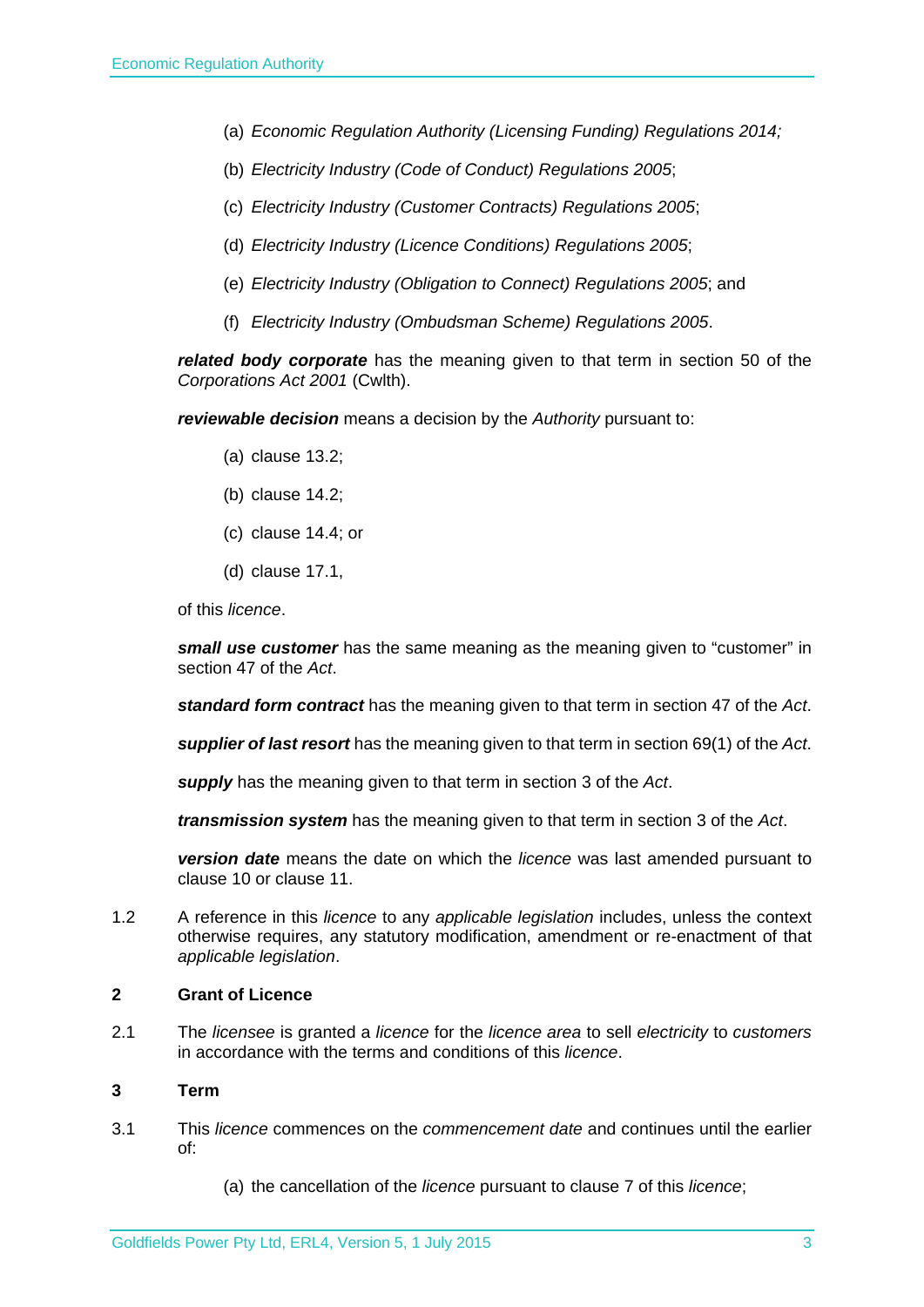- (b) the surrender of the *licence* pursuant to clause 8 of this *licence*; or
- (c) the *expiry date*.

#### **4 Fees**

4.1 The *licensee* must pay the applicable fees and charges in accordance with the *Regulations*.

#### **5 Compliance**

5.1 Subject to any modifications or exemptions granted pursuant to the *Act*, the *licensee* must comply with any *applicable legislation.* 

#### **6 Transfer of Licence**

6.1 This *licence* may be transferred only in accordance with the *Act*.

#### **7 Cancellation of Licence**

7.1 This *licence* may be cancelled only in accordance with the *Act*.

#### **8 Surrender of Licence**

- 8.1 The *licensee* may only surrender the *licence* pursuant to this clause 8.
- 8.2 If the *licensee* intends to surrender the *licence* the *licensee* must, by *notice* in writing to the *Authority*:
	- (a) set out the date that the *licensee* wishes the surrender of the *licence* to be effective; and
	- (b) set out the reasons why the *licensee* wishes to surrender the *licence*, including the reasons why it would not be contrary to the public interest for the surrender of the *licence* to be effective on the date set out in the *notice*.
- 8.3 Upon receipt of the *notice* from the *licensee* pursuant to clause 8.2, the *Authority* will *publish* the *notice*.
- 8.4 Notwithstanding clause 8.2, the surrender of the *licence* will only take effect on the later of the day that:
	- (a) the *Authority* publishes a notice of the surrender in the Western Australian Government Gazette, such date to be at the discretion of the *Authority*; and
	- (b) the *licensee* hands back the *licence* to the *Authority*.
- 8.5 The *licensee* will not be entitled to a refund of any fees by the *Authority*.

#### **9 Renewal of Licence**

- 9.1 This *licence* may be renewed only in accordance with the *Act*.
- **10 Amendment of Licence on Application of the Licensee**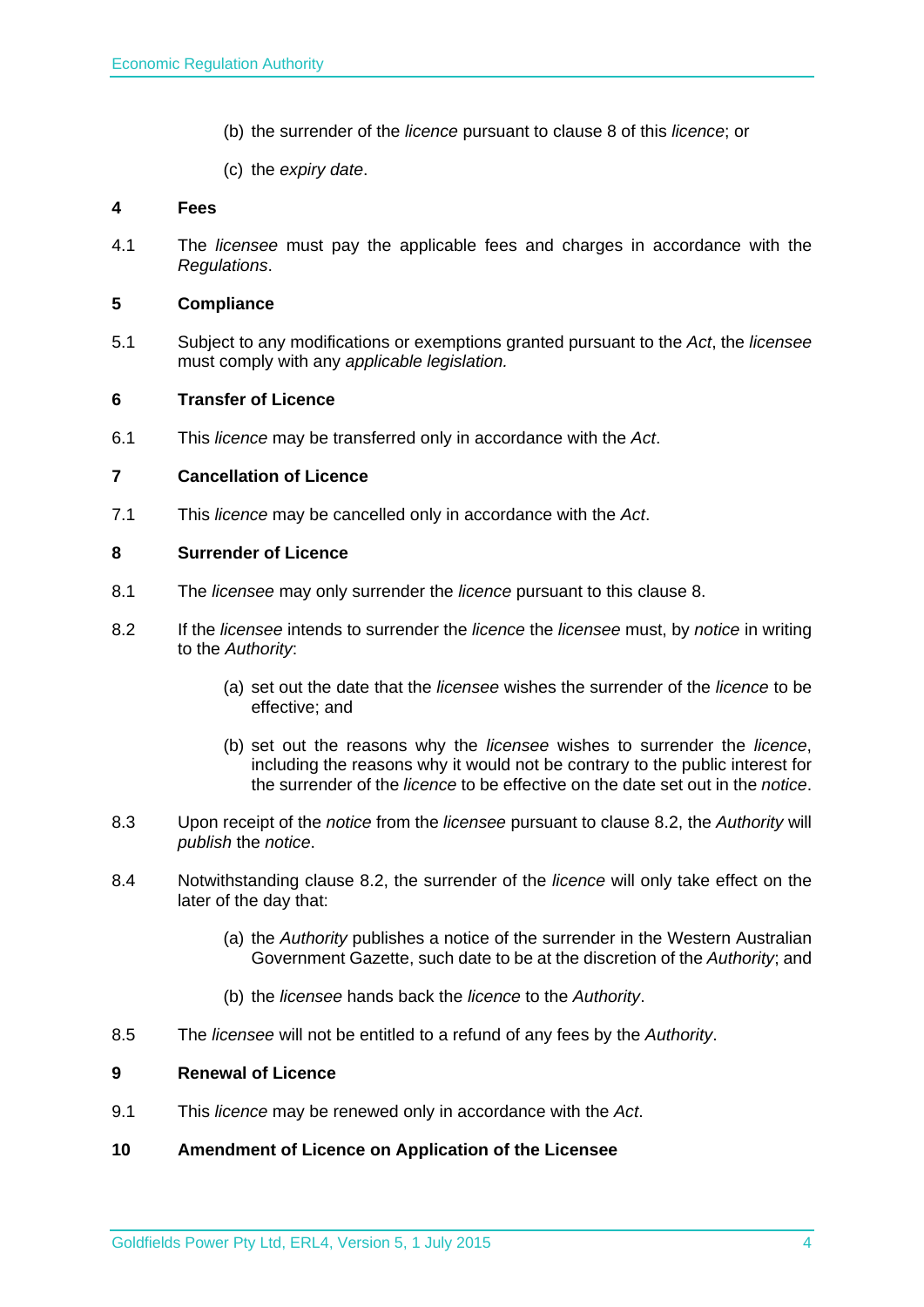10.1 The *licensee* may apply to the *Authority* to amend the *licence* in accordance with the *Act*.

#### **11 Amendment of Licence by the Authority**

- 11.1 Subject to any *applicable legislation*, the *Authority* may amend the *licence* at any time in accordance with this clause.
- 11.2 Before amending the *licence* under clause 11.1, the *Authority* must:
	- (a) provide the *licensee* with written *notice* of the proposed amendments under consideration by the *Authority*;
	- (b) allow 15 *business days* for the *licensee* to make submissions on the proposed amendments; and
	- (c) take into consideration those submissions.
- 11.3 This clause also applies to the substitution of the existing *licence*.
- 11.4 For avoidance of doubt, the *licensee* will not have to pay a fee for amendments under clause 11.

#### **12 Accounting Records**

12.1 The *licensee* and any *related body corporate* must maintain accounting records that comply with standards issued by the Australian Accounting Standards Board or equivalent International Accounting Standards.

#### **13 Individual Performance Standards**

- 13.1 Performance standards are contained in *applicable legislation*.
- 13.2 The *Authority* may prescribe *individual performance standards* applying to the *licensee* in respect of the *licensee*'s obligations under this *licence* or the *applicable legislation*.
- 13.3 Before approving any *individual performance standards* under this clause, the *Authority* will:
	- (a) provide the *licensee* with a copy of the proposed *individual performance standards*;
	- (b) allow 15 *business days* for the *licensee* to make submissions on the proposed *individual performance standards*; and
	- (c) take into consideration those submissions.
- 13.4 Once approved by the *Authority*, the *individual performance standards* are included as additional terms and conditions to this *licence*.

#### **14 Performance Audit**

14.1 The *licensee* must, unless otherwise notified in writing by the *Authority*, provide the *Authority* with a *performance audit* within 24 months after the *commencement date*,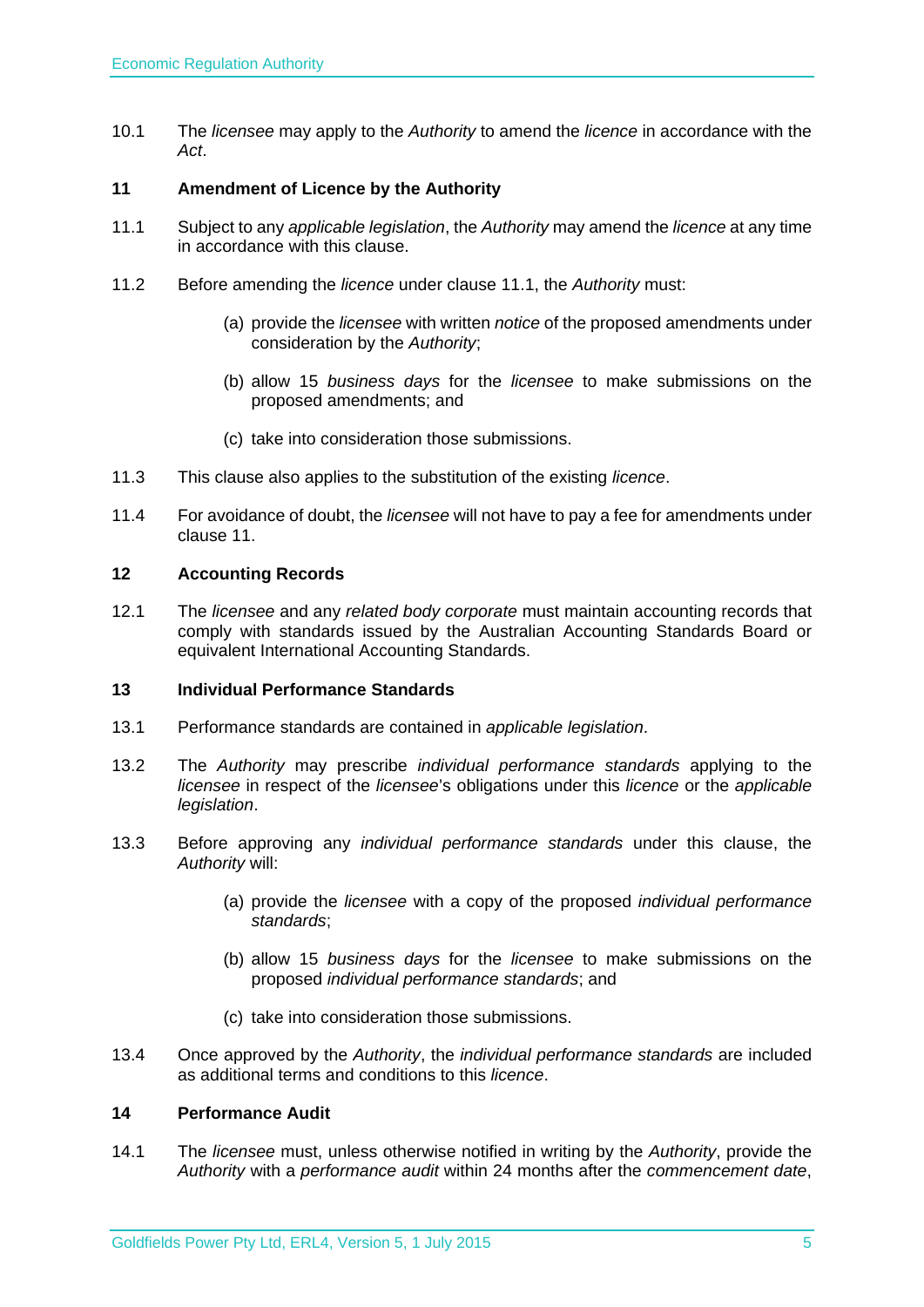and every 24 months thereafter.

- 14.2 The *licensee* must comply, and must require the *licensee*'s auditor to comply, with the *Authority*'s standard audit guidelines.
- 14.3 The *licensee* may seek a review of any of the requirements of the *Authority*'s standard audit guidelines in accordance with clause 19.1.
- 14.4 The *performance audit* must be conducted by an independent auditor approved by the *Authority*. If the *licensee* fails to nominate an auditor within one month of the date that the *performance audit* was due, or the auditor nominated by the *licensee* is rejected on two successive occasions by the *Authority*, the *Authority* may choose an independent auditor to conduct the *performance audit*.

#### **15 Reporting a Change in Circumstances**

- 15.1 The *licensee* must report to the *Authority*:
	- (a) if the *licensee* is under external administration, as defined by the *Corporations Act 2001* (Cwlth)*,* within *2 business days* of such external administration occurring; or
	- (b) if the *licensee*:
		- (i) experiences a change in the *licensee*'s corporate, financial or technical circumstances upon which this *licence* was granted; and
		- (ii) the change may materially affect the *licensee*'s ability to perform its obligations under this *licence*,

within 10 *business days* of the change occurring; or

- (c) if the:
	- (i) *licensee*'s name;
	- (ii) *licensee*'s ABN; or
	- (iii) *licensee*'s address,

change, within 10 *business days* of the change occurring.

#### **16 Provision of Information**

16.1 The *licensee* must provide to the *Authority*, in the manner and form prescribed by the *Authority*, specified information on any matter relevant to the operation or enforcement of the *licence*, the operation of the licensing scheme provided for in Part 2 of the *Act*, or the performance of the *Authority's* functions under that Part.

#### **17 Publishing Information**

17.1 The *Authority* may direct the *licensee* to *publish*, within a specified timeframe, any information it considers relevant in connection with the *licensee* or the performance by the *licensee* of its obligations under this *licence*.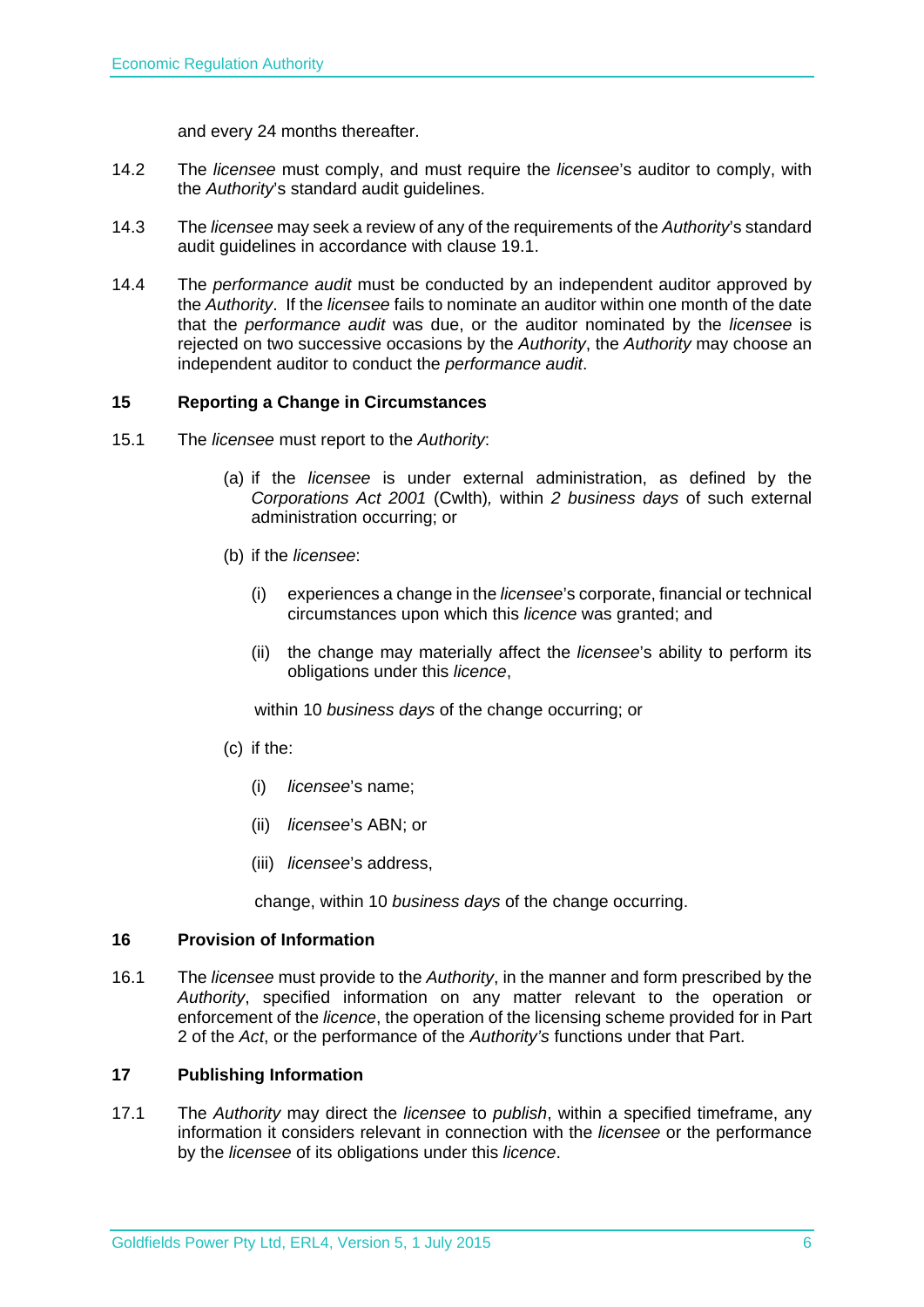- 17.2 Subject to clause 17.3, the *licensee* must *publish* the information referred to in clause 17.1.
- 17.3 If the *licensee* considers that the information is confidential it must:
	- (a) immediately notify the *Authority*; and
	- (b) seek a review of the *Authority*'s decision in accordance with clause 19.1.
- 17.4 Once it has reviewed the decision, the *Authority* will direct the *licensee* in accordance with the review to:
	- (a) *publish* the information;
	- (b) *publish* the information with the confidential information removed or modified; or
	- (c) not *publish* the information.

#### **18 Notices**

- 18.1 Unless otherwise specified, all *notices* must be in writing.
- 18.2 A *notice* will be regarded as having been sent and received:
	- (a) when delivered in person to the addressee; or
	- (b) 3 *business days* after the date of posting if the *notice* is posted in Western Australia; or
	- (c) 5 *business days* after the date of posting if the *notice* is posted outside Western Australia; or
	- (d) if sent by facsimile when, according to the sender's transmission report, the *notice* has been successfully received by the addressee; or
	- (e) if sent by *electronic means* when, according to the sender's electronic record, the *notice* has been successfully sent to the addressee.

#### **19 Review of the Authority's Decisions**

- 19.1 The *licensee* may seek a review of a *reviewable decision* by the *Authority* pursuant to this *licence* in accordance with the following procedure:
	- (a) the *licensee* shall make a submission on the subject of the *reviewable decision* within 10 *business days* (or other period as approved by the *Authority*) of the decision; and
	- (b) the *Authority* will consider the submission and provide the *licensee* with a written response within 20 *business days*.
- 19.2 For avoidance of doubt, this clause does not apply to a decision of the *Authority* pursuant to the *Act*, nor does it restrict the *licensee*'s right to have a decision of the *Authority* reviewed in accordance with the *Act*.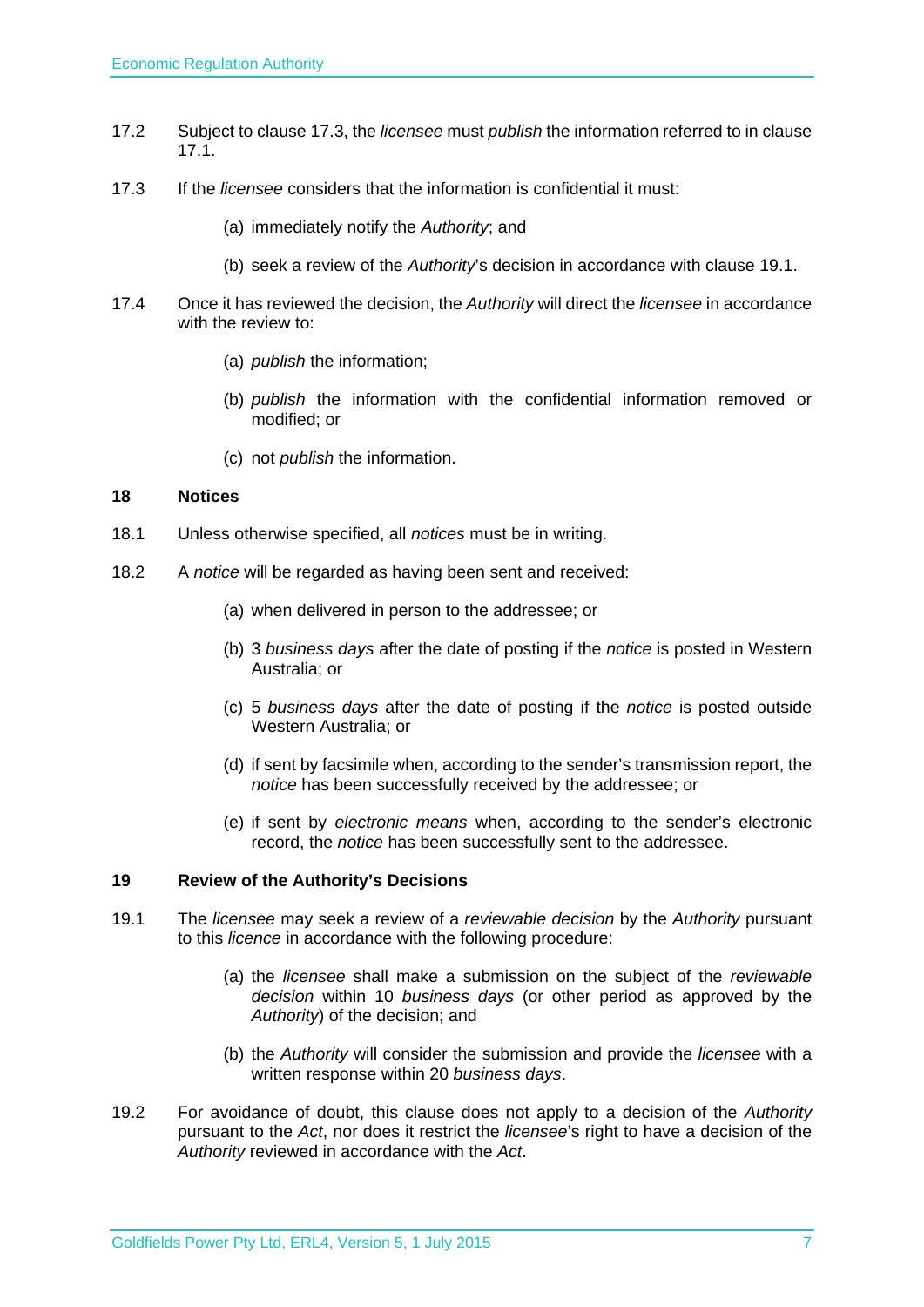#### **20 Asset Management System**

Not Used

#### **21 Approved Scheme**

- 21.1 The *licensee* must not *supply electricity* to *small use customers* unless the *licensee* is:
	- (a) a member of an *approved schem*e; and
	- (b) bound by, and compliant with, any decision or direction of the electricity ombudsman under the *approved scheme*.

#### **22 Determination of Default Supplier**

Not Used

#### **23 Marketers**

- 23.1 The *licensee* must ensure that an *electricity marketing agent* of the *licensee* complies with the *Code of Conduct for the Supply of Electricity to Small Use Customers*.
- 23.2 The *licensee* must report a breach by the *electricity marketing agent* of the applicable conditions of the *Code of Conduct for the Supply of Electricity to Small Use Customers* to the *Authority* within 3 *business days* of becoming aware of the breach.

#### **24 Customer Contracts**

- 24.1 Subject to the *Regulations*, the *license*e must not *supply electricity* to a *small use customer* otherwise than under:
	- (a) a *standard form contract*; or
	- (b) a *non-standard contract* that complies with the *Act*.
- 24.2 The *licensee* must, if directed by the *Authority*, review the *standard form contract* and submit to the *Authorit*y the results of that review within the time specified by the *Authority*.
- 24.3 The *licensee* must comply with any direction given by the *Authority* in relation to the scope, process or methodology of the review referred to in clause 24.2.

#### **25 Amending the Standard Form Contract**

- 25.1 The *licensee* may only amend the *standard form contract* with the *Authority*'s approval.
- 25.2 The *licensee* may amend the *standard form contract* at any time by submitting to the *Authority*:
	- (a) a proposed amendment to the *standard form contract*; or
	- (b) a proposed substituted *standard form contract*.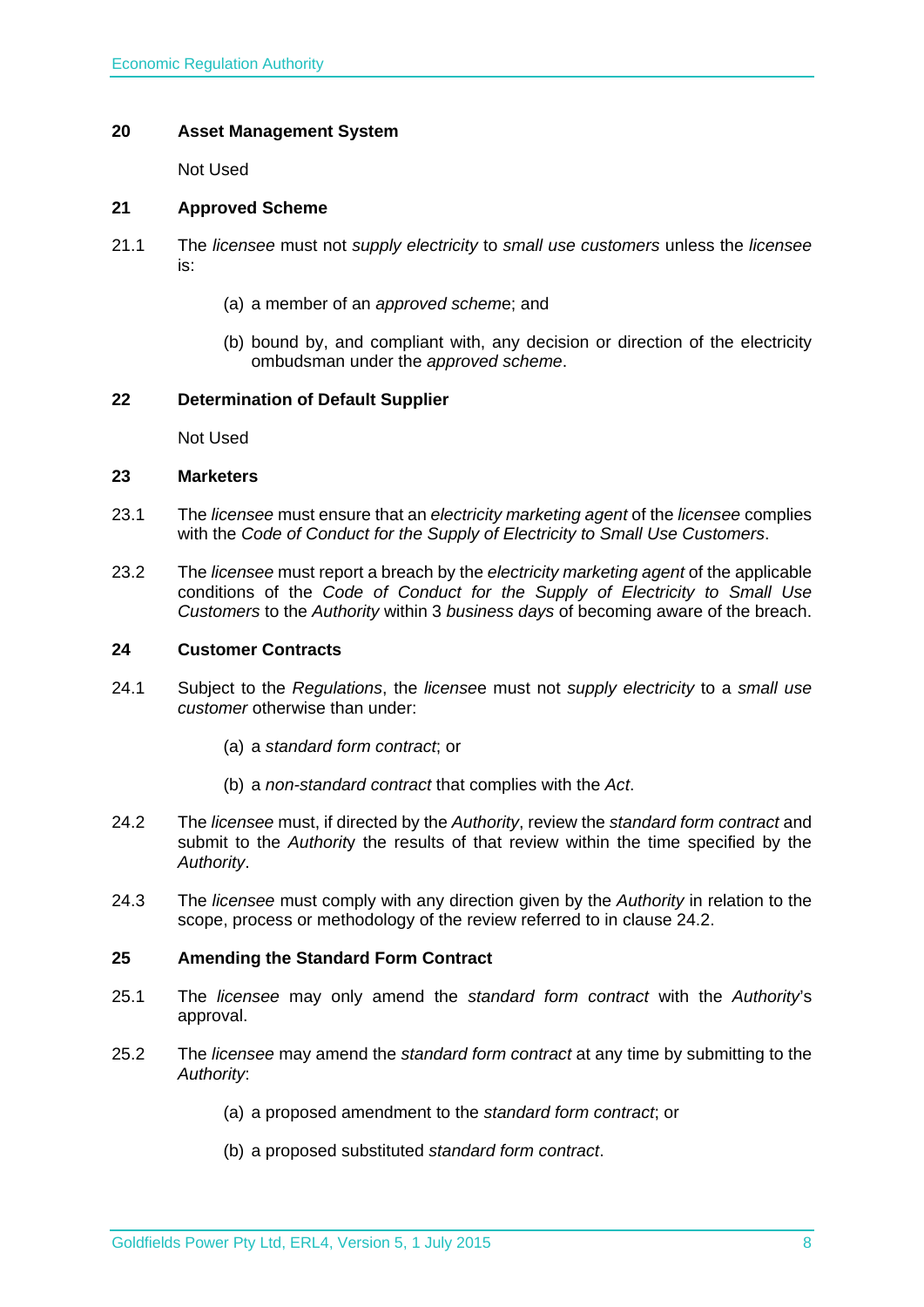- 25.3 The *Authority* may:
	- (a) approve the amendment to the *standard form contract* or substituted *standard form contract*; or
	- (b) specify the amendments the *licensee* must make to the amended or substituted *standard form contract* before the *Authority* will amend the *standard form contract*,

and notify the *licensee* of its decision within a reasonable time.

- 25.4 The *Authorit*y may, at any time, by *notice* in writing, direct the *licensee* to amend the *standard form contract* by specifying:
	- (a) the amendments to be made to the *standard form contract*; and
	- (b) the latest date at which the amendments will come into force.

#### **26 Directions by the Authority**

26.1 The *licensee* must comply with any direction given by the *Authority* pursuant to section 53 of the *Act*.

#### **27 Supplier of Last Resort**

27.1 If the *licensee* is designated a *supplier of last resort* under the *Act*, the *licensee* must perform the functions of the *supplier of last resort*.

#### **28 Notification of Default Supply**

- 28.1 Where the *licensee* becomes aware of a *customer* taking a *supply* of *electricity* that is deemed to be supplied under the *licensee*'s *standard form contract* in accordance with the *Electricity Industry (Customer Contracts) Regulations 2005*, the *licensee* must, within 5 days after becoming aware, notify the *customer* in writing:
	- (a) that the *licensee* is the *default supplier* for that *connection point*; and
	- (b) the effect of regulation 37 of the *Electricity Industry (Customer Contracts) Regulations 2005*.

#### **29 Priority Restoration Register**

Not Used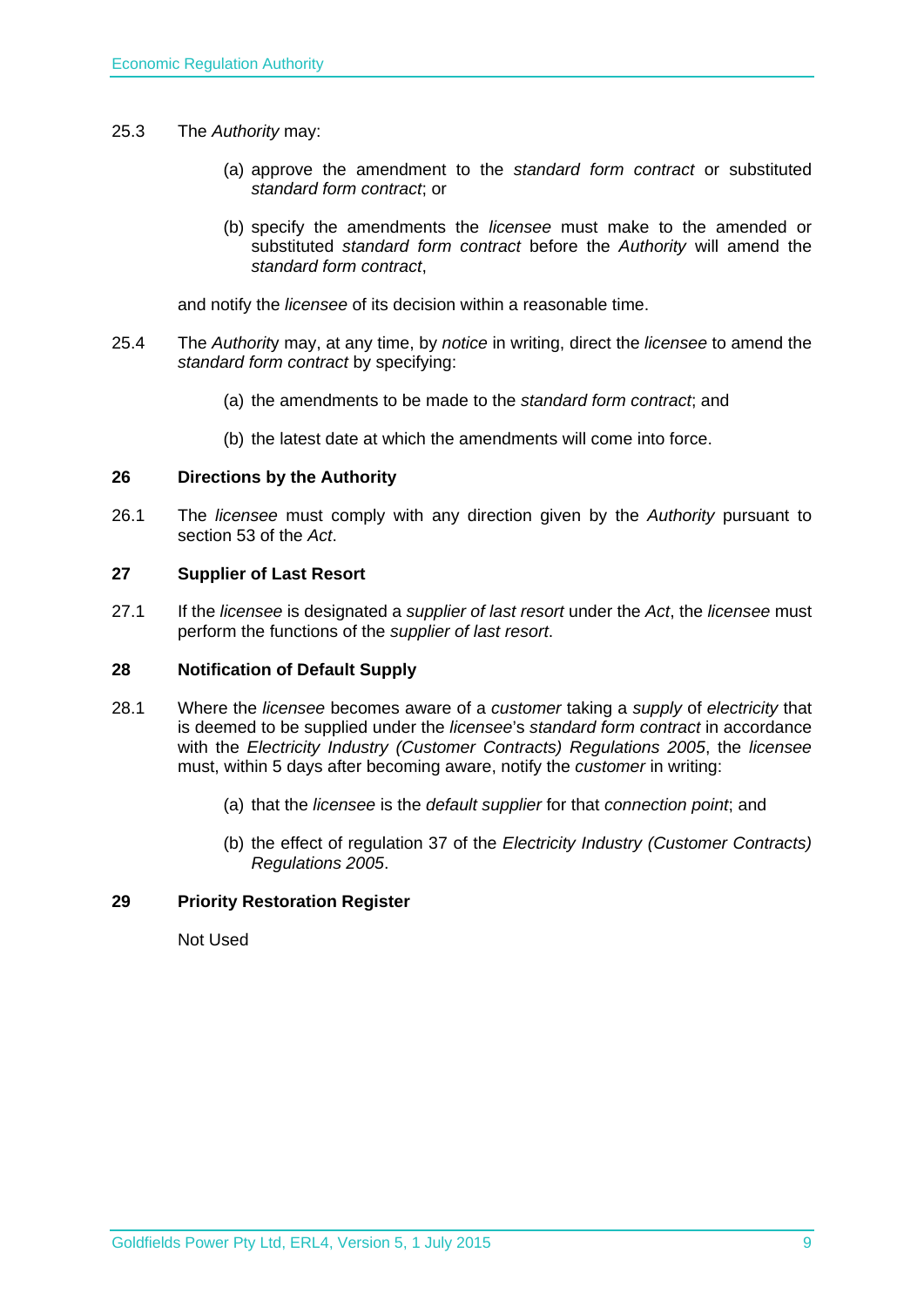## **Schedule 1 – Licence Details**

- **1 Licence Area**
- 1.1 The *licence area* is the area as set out in plan ERA-EL-081(B).
- **2 Commencement Date**
- 2.1 30 May 2006
- **3 Expiry Date**
- 3.1 29 May 2021

#### **4 Activities authorised by this licence**

4.1 The *licensee* is authorised by this *licence* to sell *electricity* to customers excluding *small use customers*.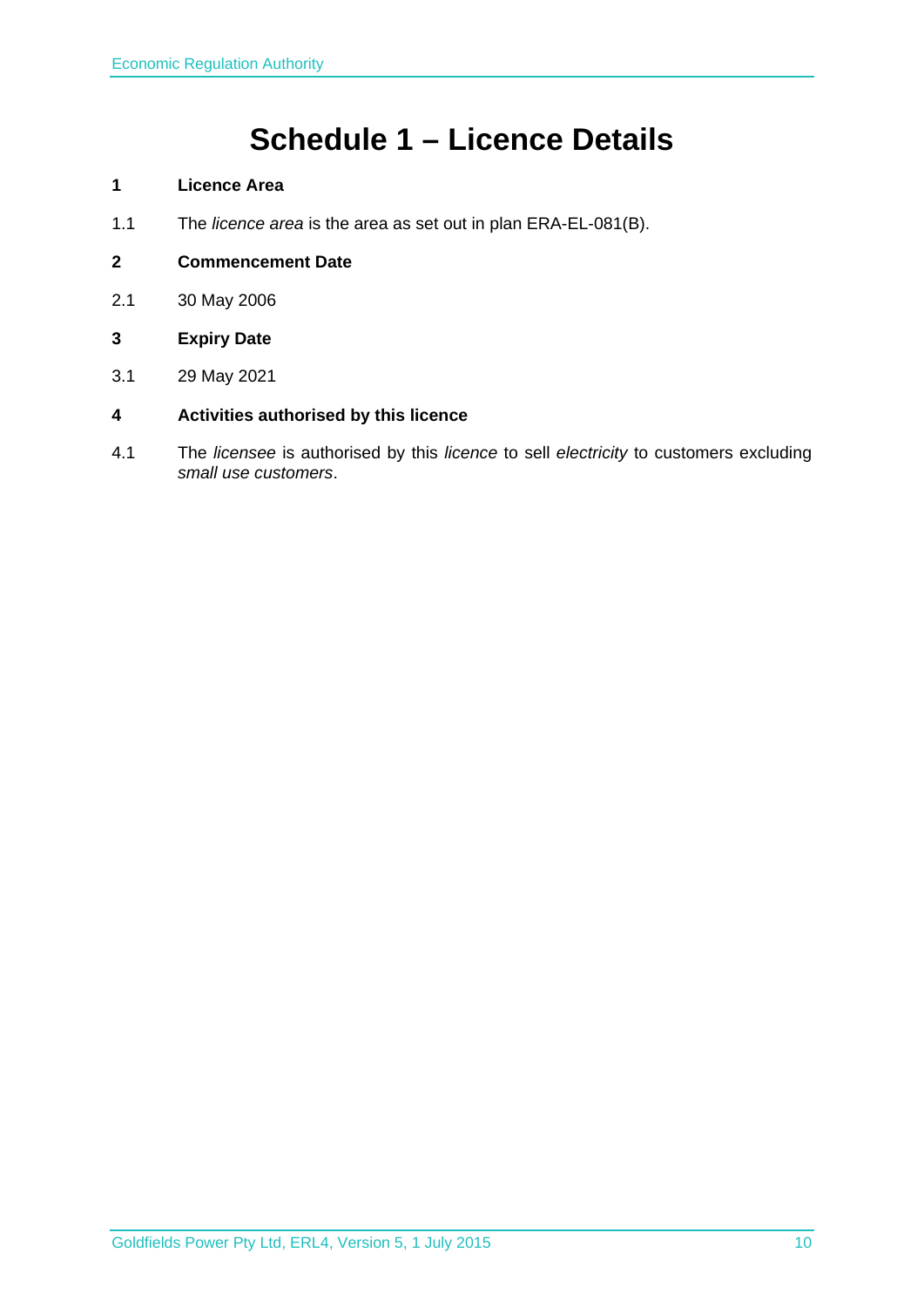### **Schedule 2 – Additional Licence Clauses**

#### **1. Sale to small use customers**

 Where the *licensee* intends to sell *electricity* to *small use customers* after the commencement of this *licence*, the *licensee* must apply to the *Authority* to amend the *licence* and submit with that application a proposed *standard form contract* for the *Authority's* approval.

#### **2. Compliance with the Electricity Customer Transfer Code 2004**

- Despite clause 5.1 of the *licence*, the *licensee* is not required to comply with the *Electricity Industry Customer Transfer Code 2004* as long as the *licensee* is the only retailer selling *electricity* transported through the *distribution system* or *transmission system* (as the case may be).
- The *licensee* must notify the *Authority* within 10 business days of the *licensee* becoming aware that there is more than one retailer selling *electricity* transported through the *distribution system* or *transmission system* that is also being used by the *licensee*.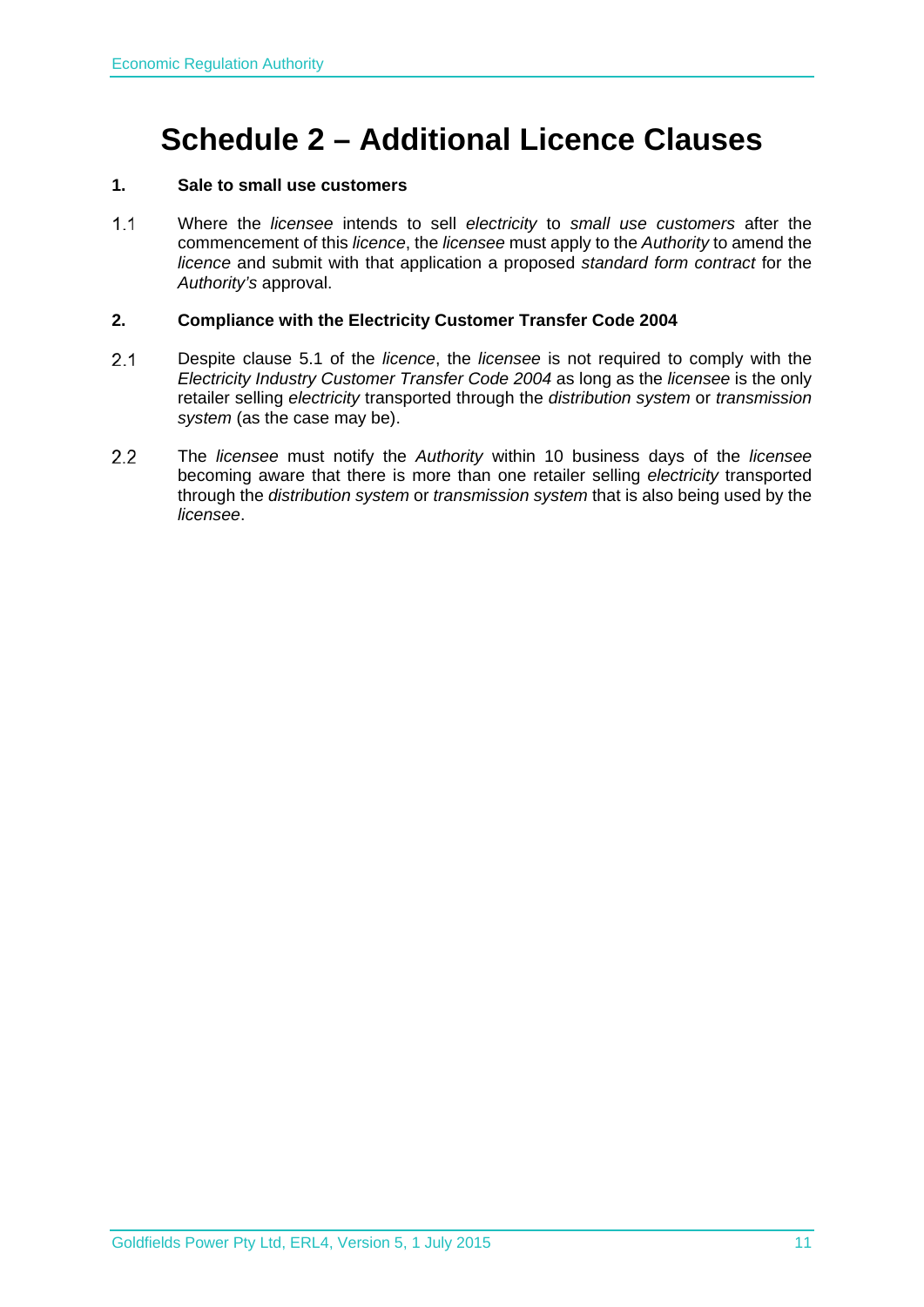# **Schedule 3 – Licence Area Maps**